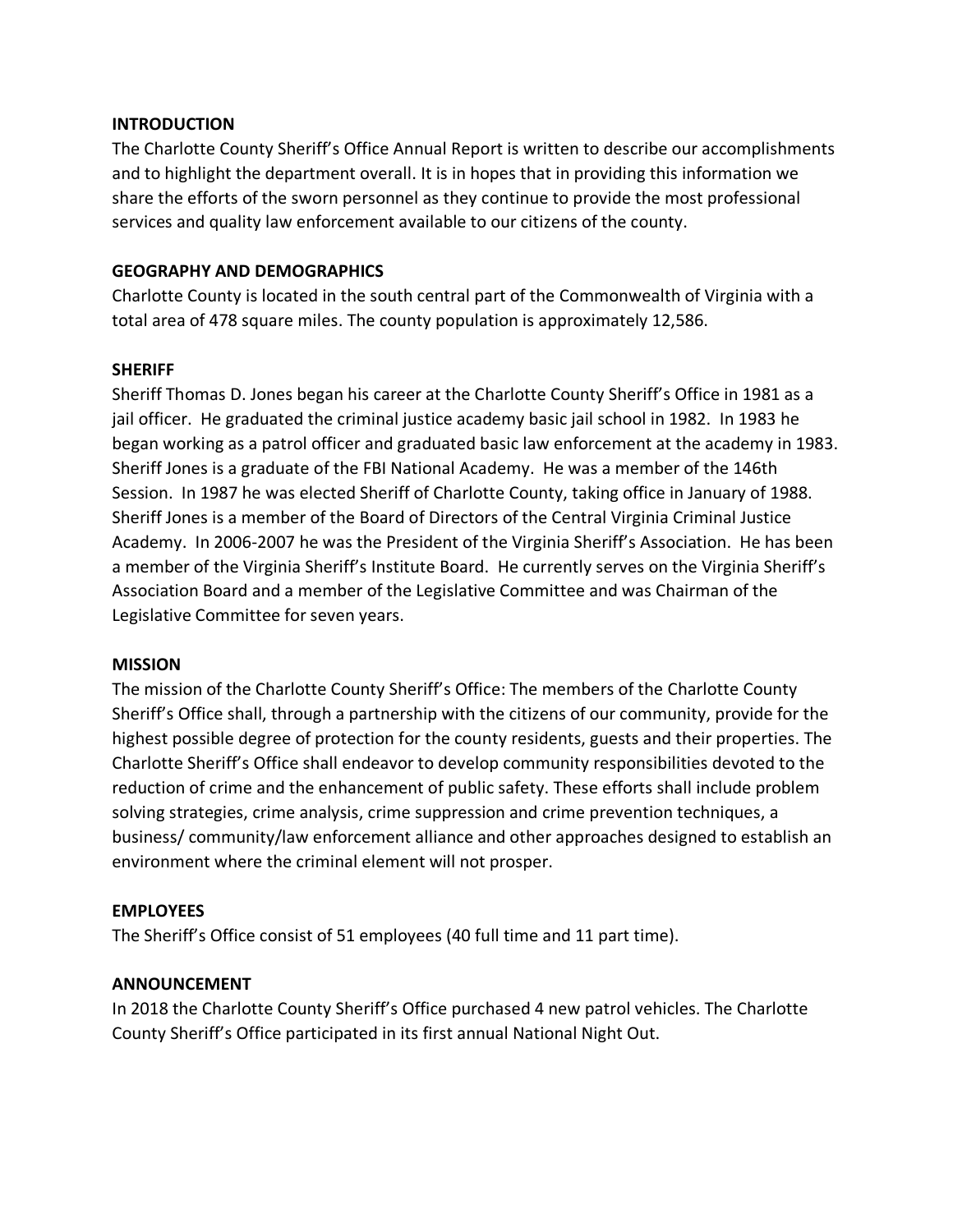### **ACCREDITATION**

The Charlotte County Sheriff's Office received their re-accreditation status from the Virginia Law Enforcement Professional Standards Commission in January 2015. The Sheriff's Office received their initial accreditation in January of 2007 and their first reaccreditation in January of 2011. Being an accredited agency is an ongoing program for the Charlotte County Sheriff's Office that began in January 2005. The Virginia Law Enforcement Standards Commission sets forth the highest of standards to be followed. Even though the terms run four years, proper documentation and inspections are done and accounted for on a yearly basis. There are 190 Standards, which include Administration, Operations, Personnel, and Training. The proofs and documentation used came from the day-to-day activities and operations of the jail/dispatch staff, the road staff, the tactical team, investigations, evidence custodians, school resource officers and supervisors. The Sheriff's Office has to be in full compliance with all 190 standards to receive their re-accreditation status. Investigator R.T. Elder serves as Accreditation Manager for the Charlotte County Sheriff's Office and is responsible for maintaining the files and proofs.

### **INVESTIGATIONS**

Investigation handles all major crimes against persons and property. Investigators are specially trained in forensic science, latent prints, gang crimes, and crime scene investigations. The investigators have been trained and completed graduation from the Virginia Forensic Science Academy. The Criminal Investigations Division consists of Sergeant of Investigations, R.T. Elder and Captain of Investigations, J.O. Wright. In 2018, 138 cases ranging from fraud, serious assaults, to property crimes, to murder, were worked by investigations. Cases were handled according to policy.

The Charlotte County Sheriff's Office has one investigator, R.M. Kolich, assigned to the Tri-County Drug and Gang Task Force which is comprised of narcotics investigators from the Lunenburg County Sheriff's Office, the Charlotte County Sheriff's Office, and the Virginia State Police. There were 39 narcotics cases investigated in 2018.

### **PATROL DIVISION**

Captain J.R. Grissom oversees the Patrol Division of the Charlotte County Sheriff's Office. Patrol deputies engage in a wide variety of activities including enforcement of traffic and criminal laws, answering complaints, conducting investigations, community relations activities, transporting prisoners, and crime prevention. In 2018, there were 354 arrest made, 638 warrants served and 3854 civil papers served. The Patrol Division conducted 29 checking details in the county. Policy and Producers of the Charlotte County Sheriff's Office were properly followed.